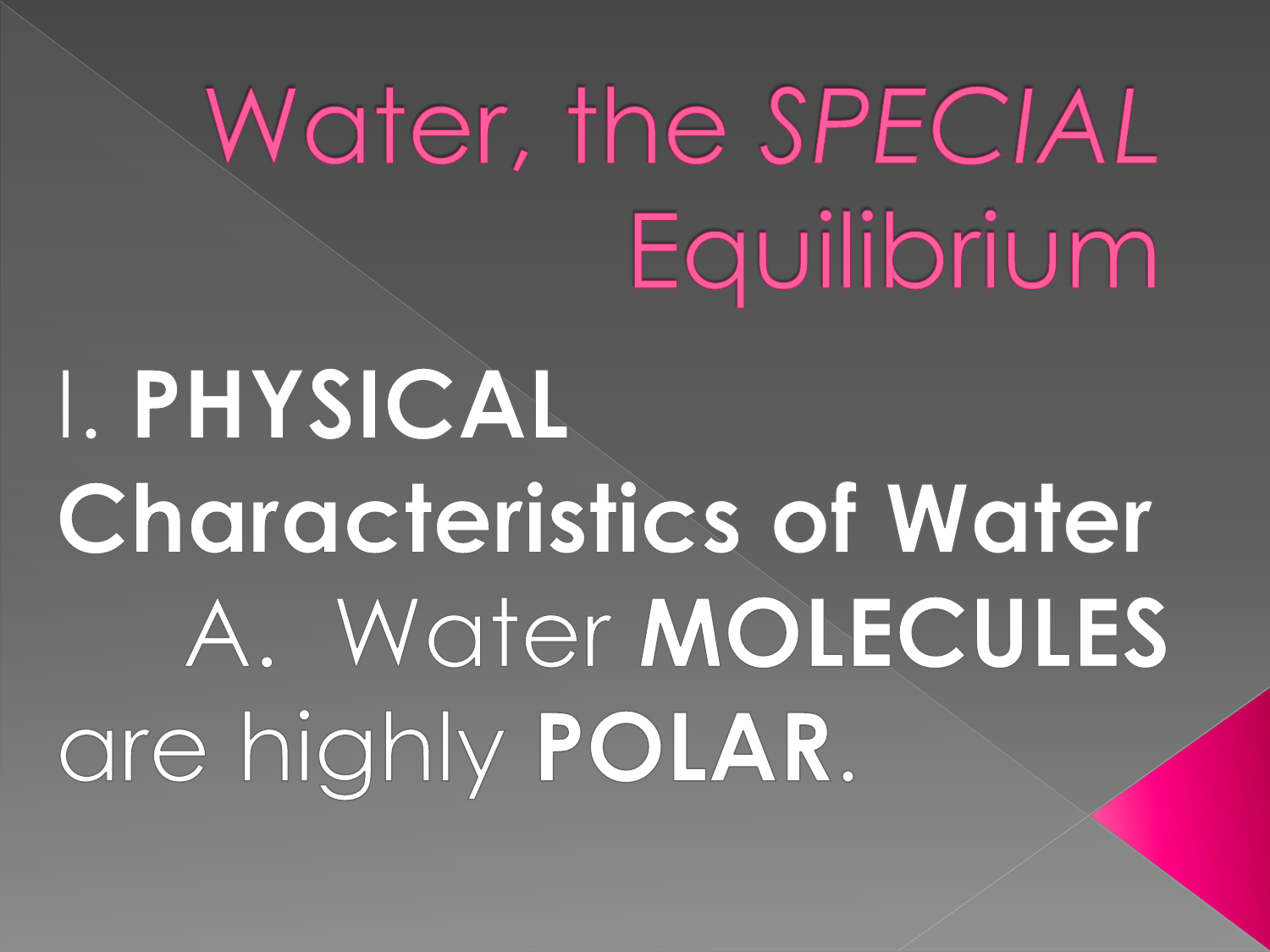oB. They are in continuous **MOTION**. C. Always **COLLIDING**. D. Water is **LESS** dense in the solid phase than in the **LIQUID** phase. i.e. ice floats in water.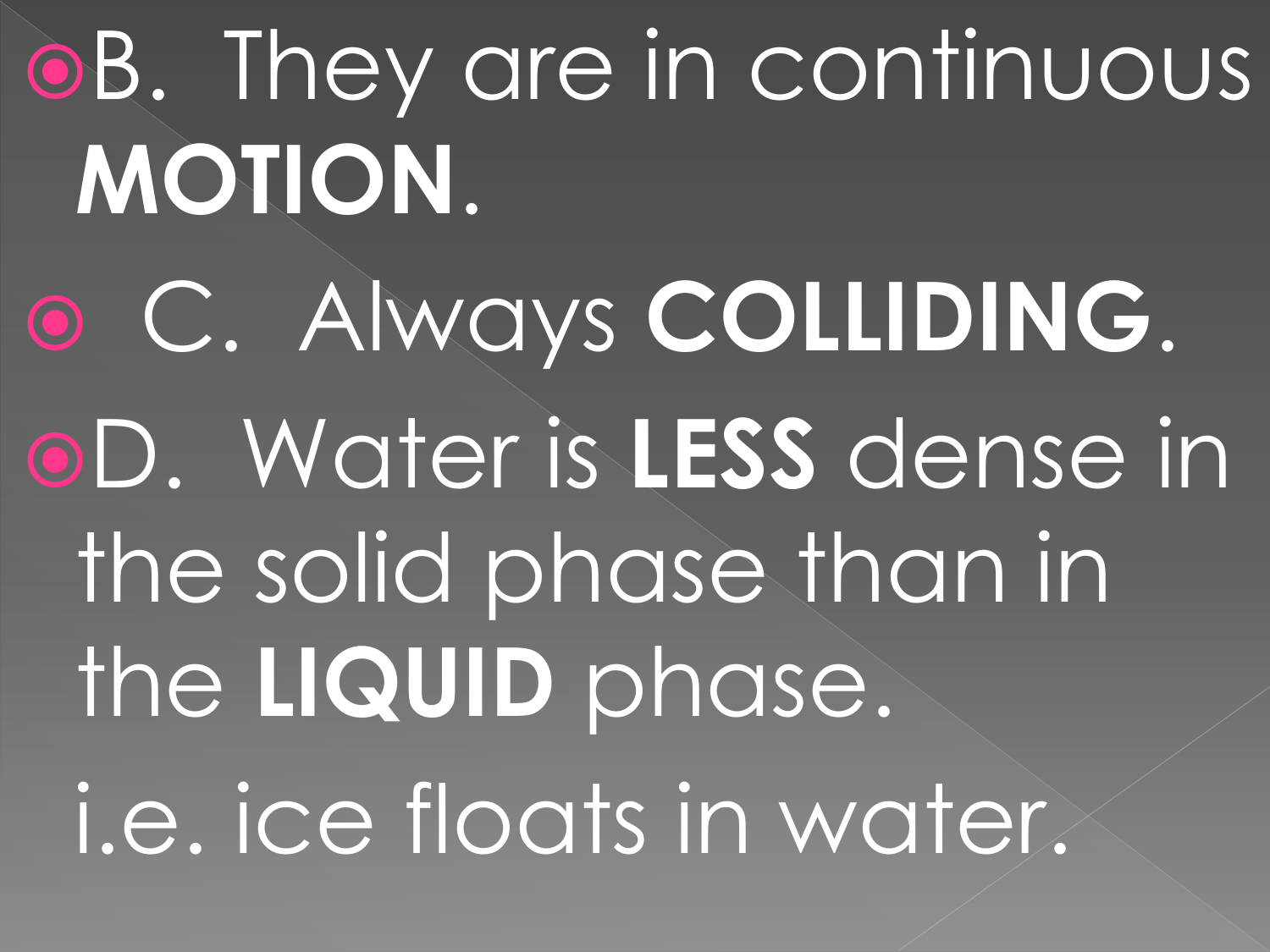E. Water has a **HIGHER** melting and boiling point than most other common liquids because of **HYDROGEN** bonding. F. Polar and **IONIC** compounds are soluble in water but **NONPOLAR** compounds are not.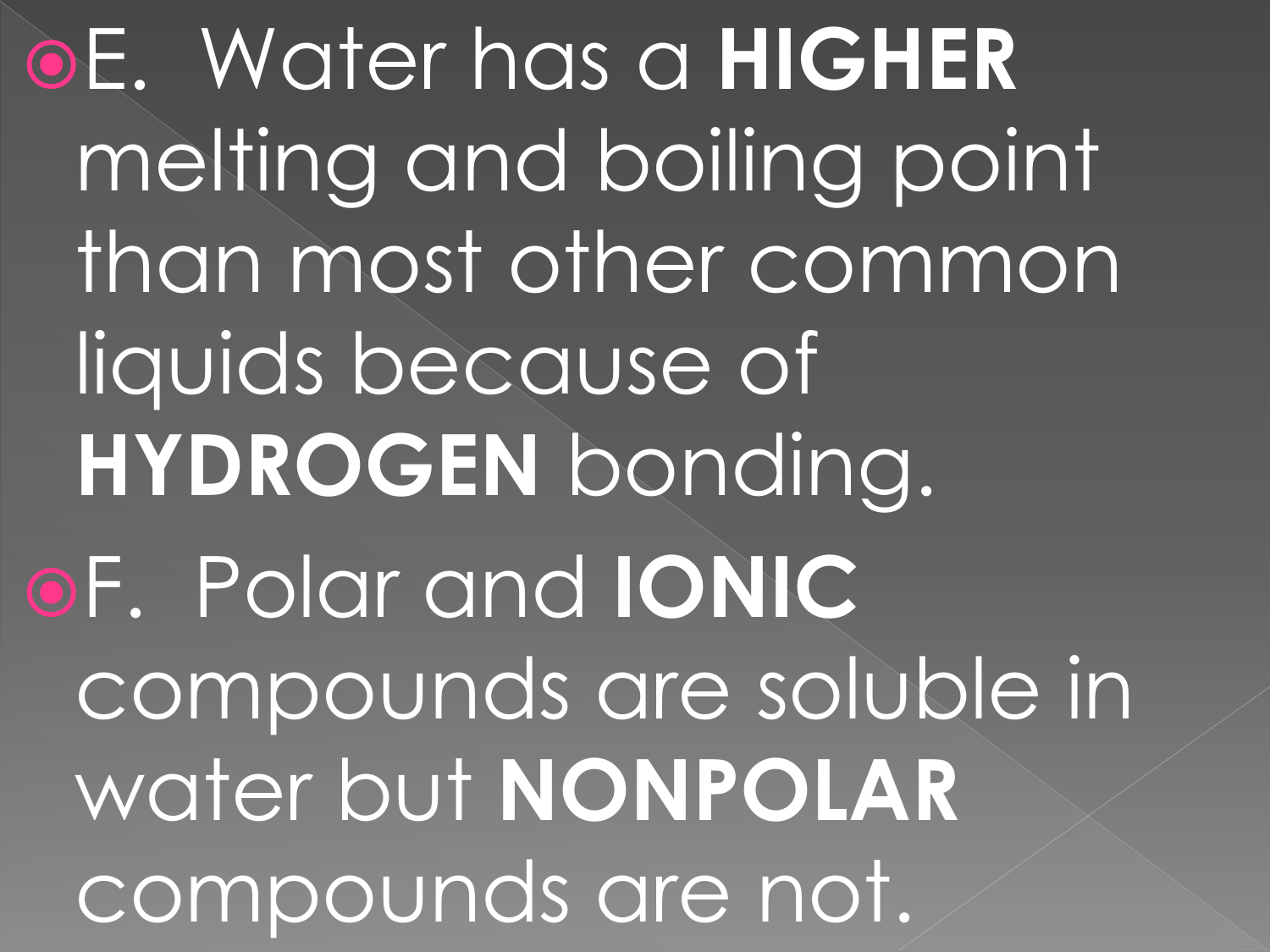#### II. Transfer of Hydrogen Ions

A. When some of these polar molecules collide, the **COLLISION** contain enough **ENERGY** that hydrogen **IONS** are **TRANSFERRED** from one molecule to another.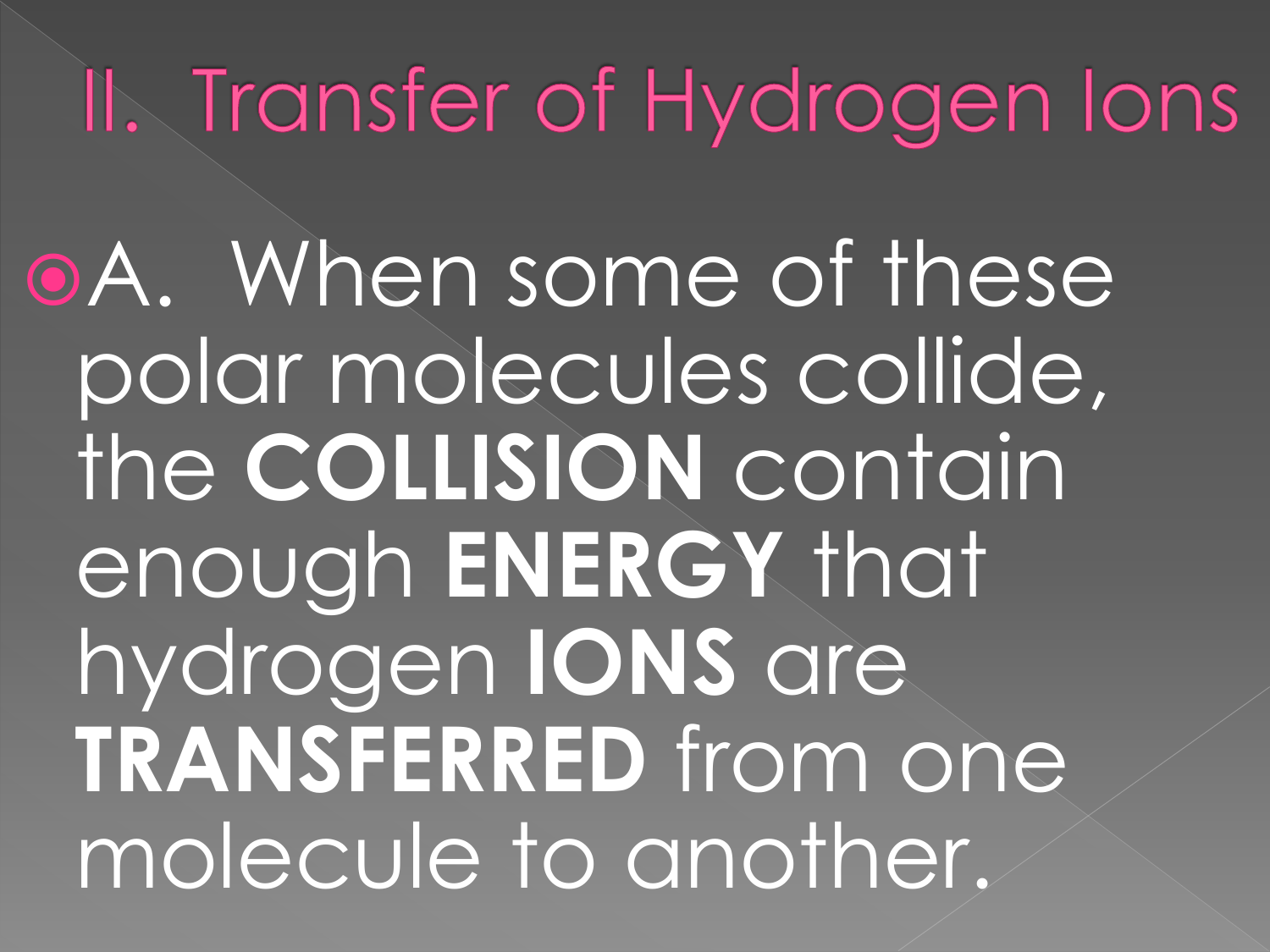B. A water molecule that **LOSES** a hydrogen **ION** becomes a negatively charged **HYDROXIDE** ion (OH- ).

C. A water molecule that **GAINS** a hydrogen ion becomes positively charged **HYDRONIUM** ion (H30+)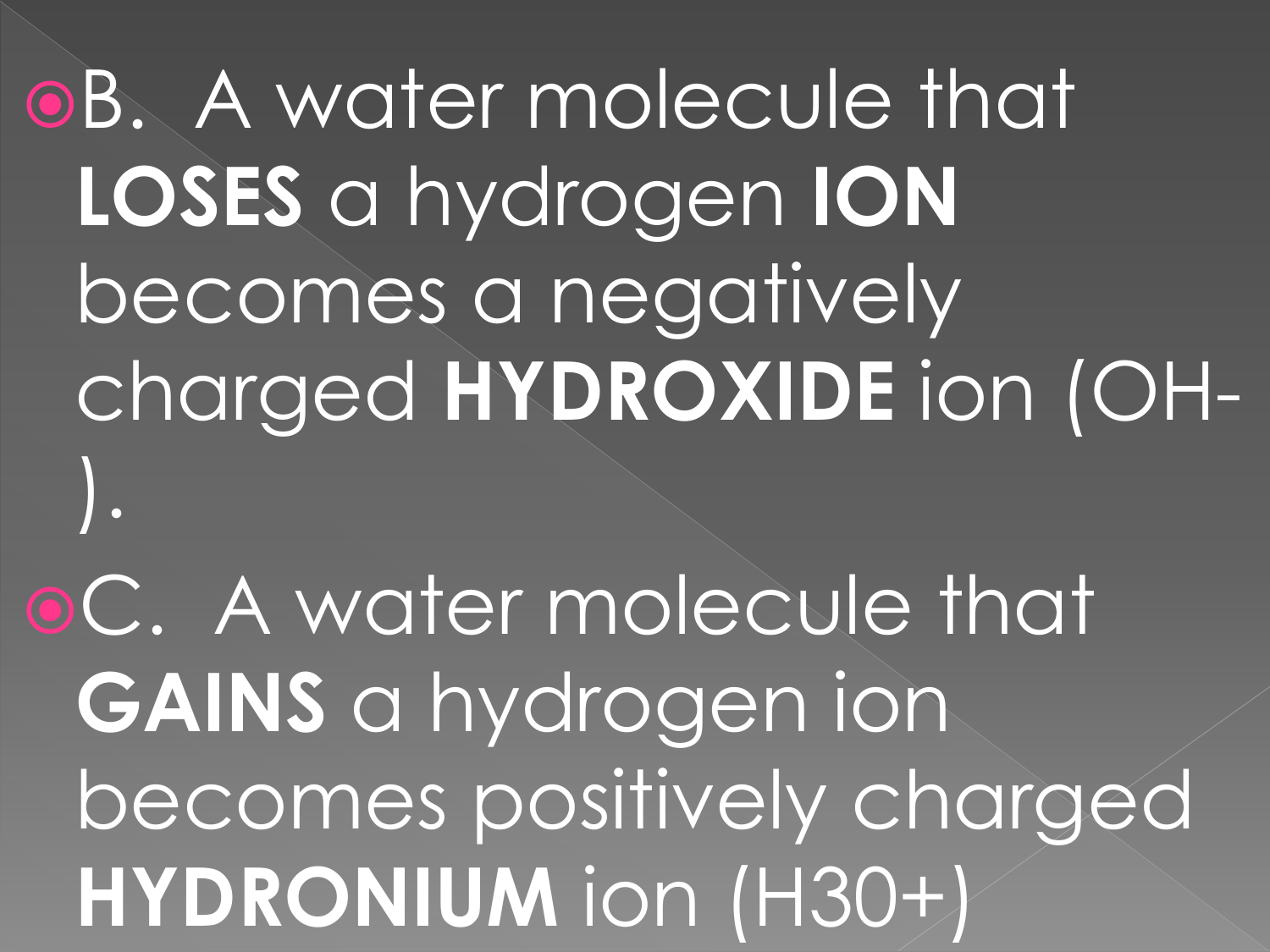# $HOH$  +  $HOH$  < - - ->  $H30+$  + OH-D. The reaction in which two **WATER** molecules **REACTS** to give **IONS**, is the **SELF-IONIZATION** of water.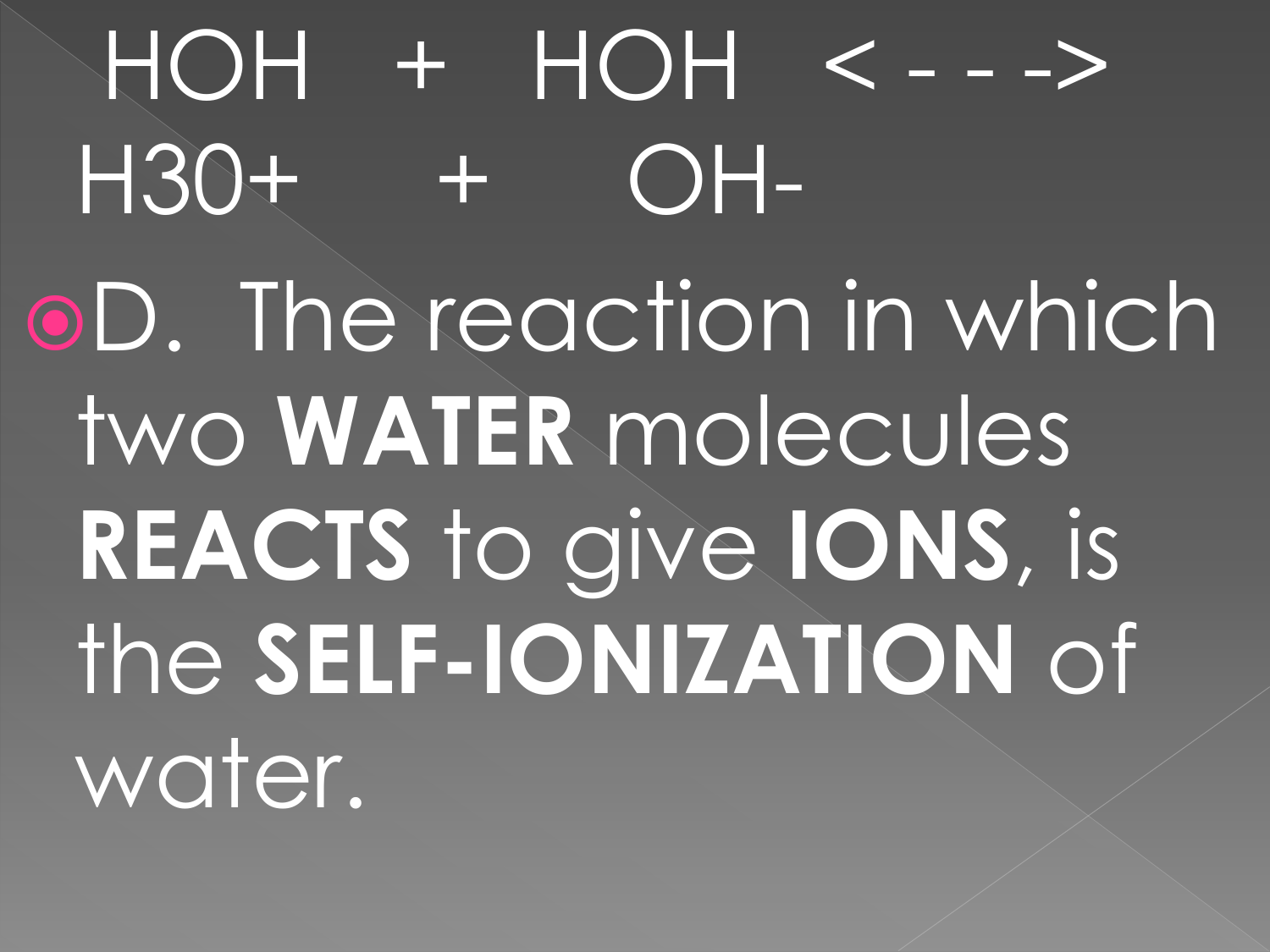## oE. This reaction can be written as a simple **DISSOCIATION** reaction.

#### $HOH \leftarrow$   $\rightarrow$  H+ + OH-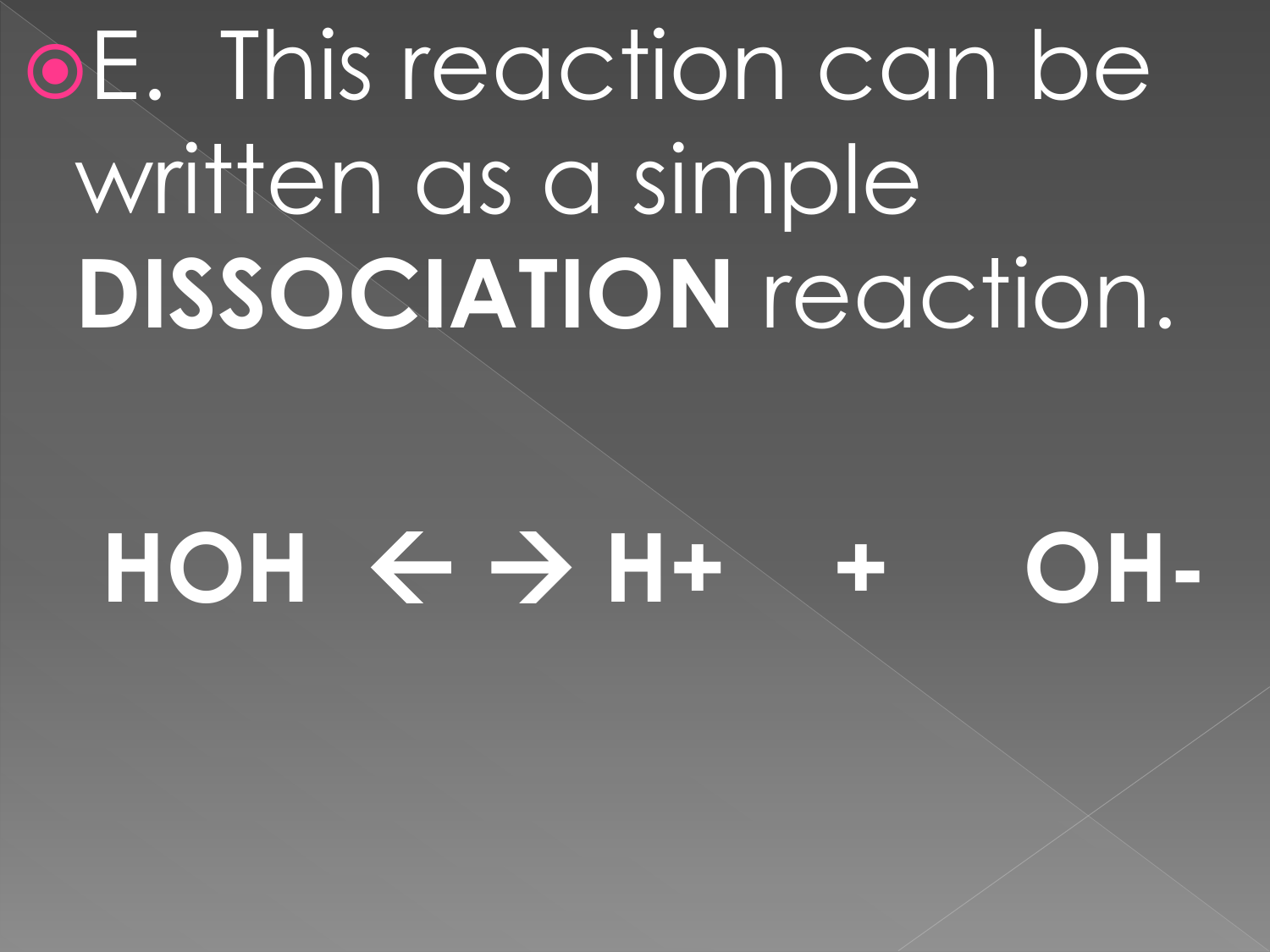III. Self-Ionization of Water

A. Self-ionization of water occurs to a very **SMALL** extent.

B. Self-ionization of water occurs in **PURE** water at 25°C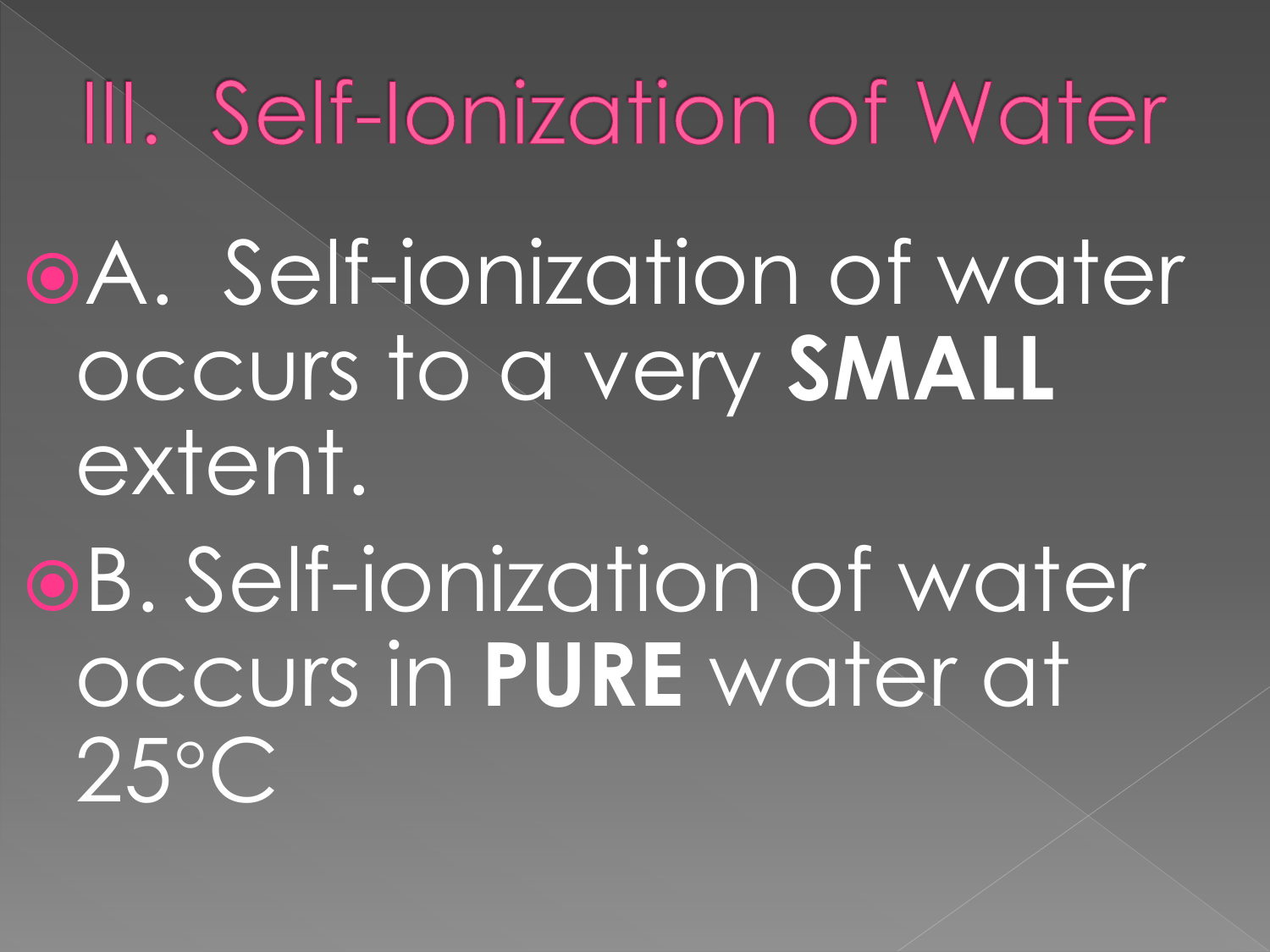# **[OH-] = [H+] = 1 X 10-7 moles/liter** C. Any **AQUEOUS** solution in which the hydroxide and hydrogen ions both **EQUAL** 1 X 10-7 moles/liter is described as a **NEUTRAL** solution.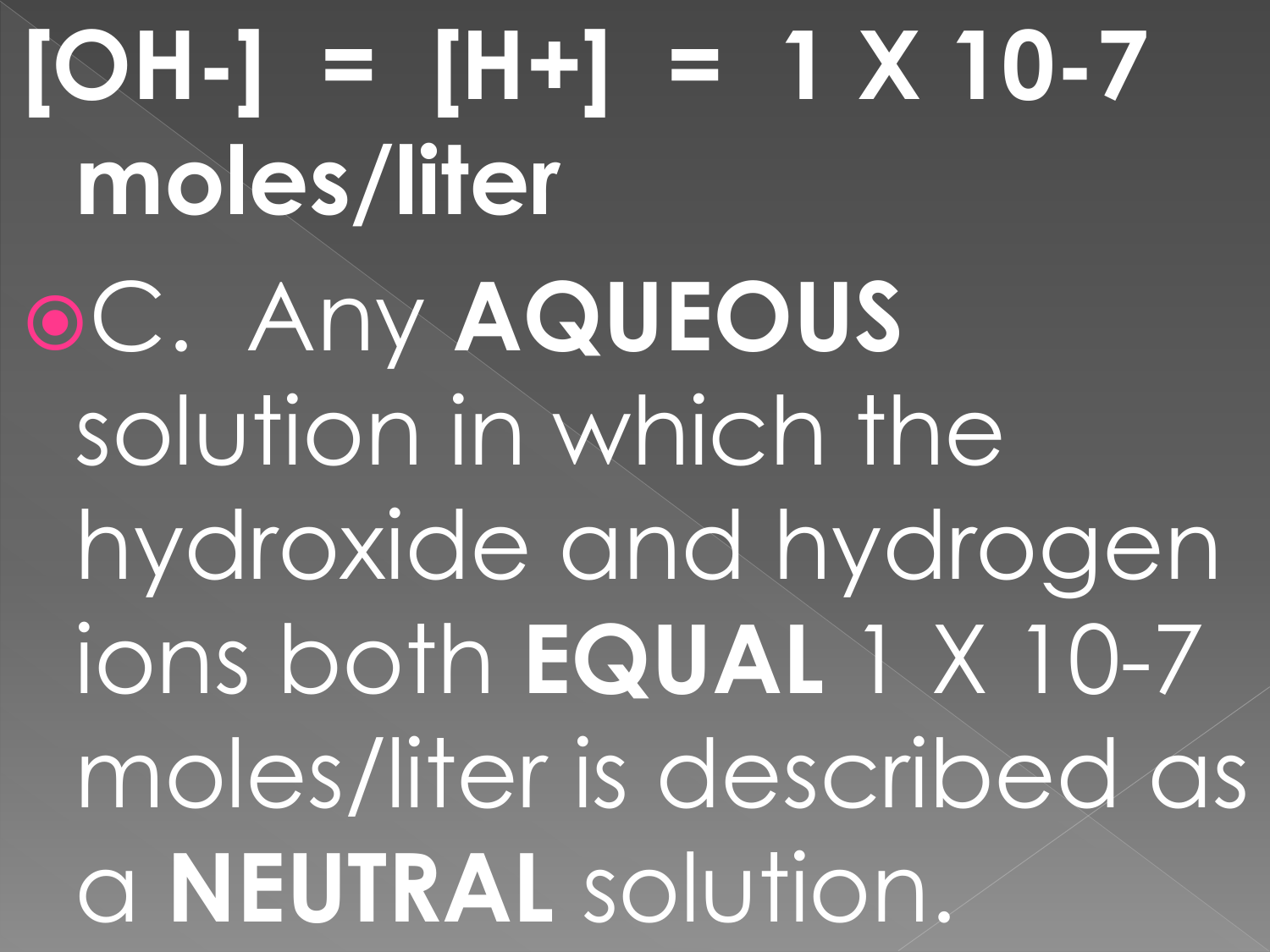IV. Applying Le Chatelier's Principle

A. Le Chatelier's principle tells us how a system at **EQUILIBRIUM** reacts to applied stress.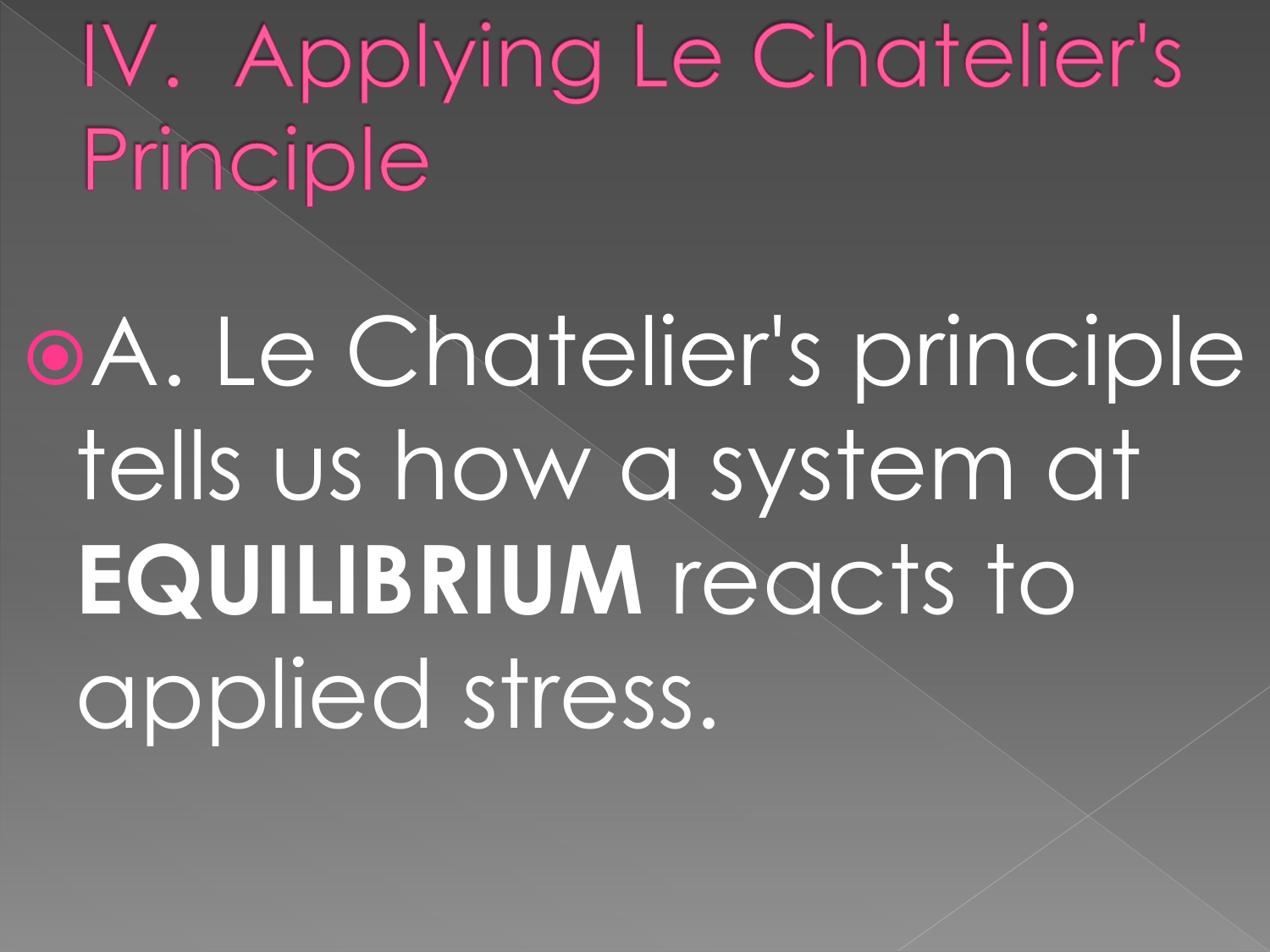oB. Stress is defined as a **CHANGE** in the temperature or pressure of a system or a change in the concentration of a component.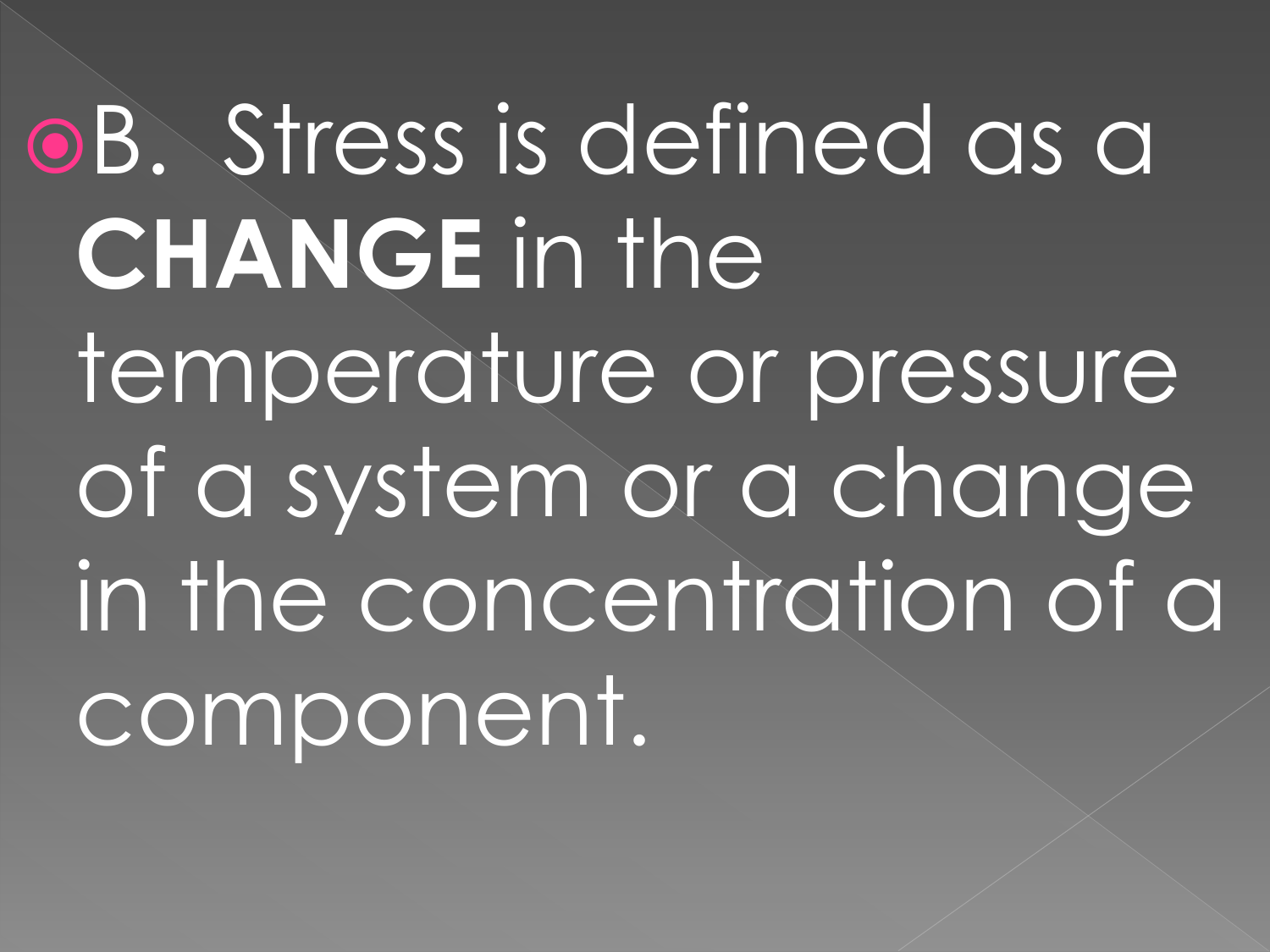### C. Our focus will be on changing the **CONCENTRATION** of a solution.

### D. In the equation **HOH H+ + OH-** the [OH-] and [H+] are **INTERDEPENDENT**.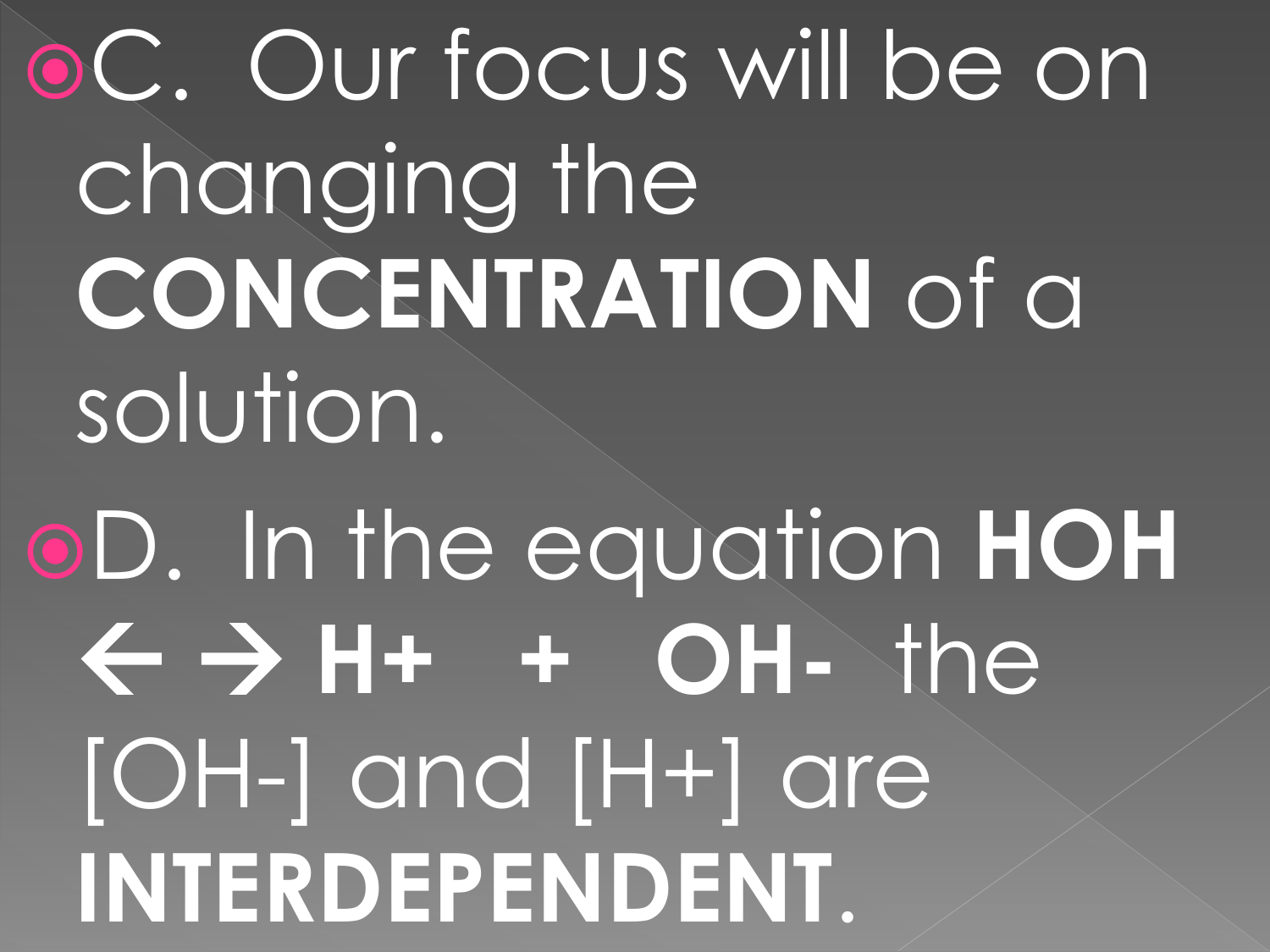E. As the concentration of [OH-] **INCREASES** the concentration of [H+] will decrease and vice versa. [OH-] and [H+] are **INVERSELY** proportional to each other.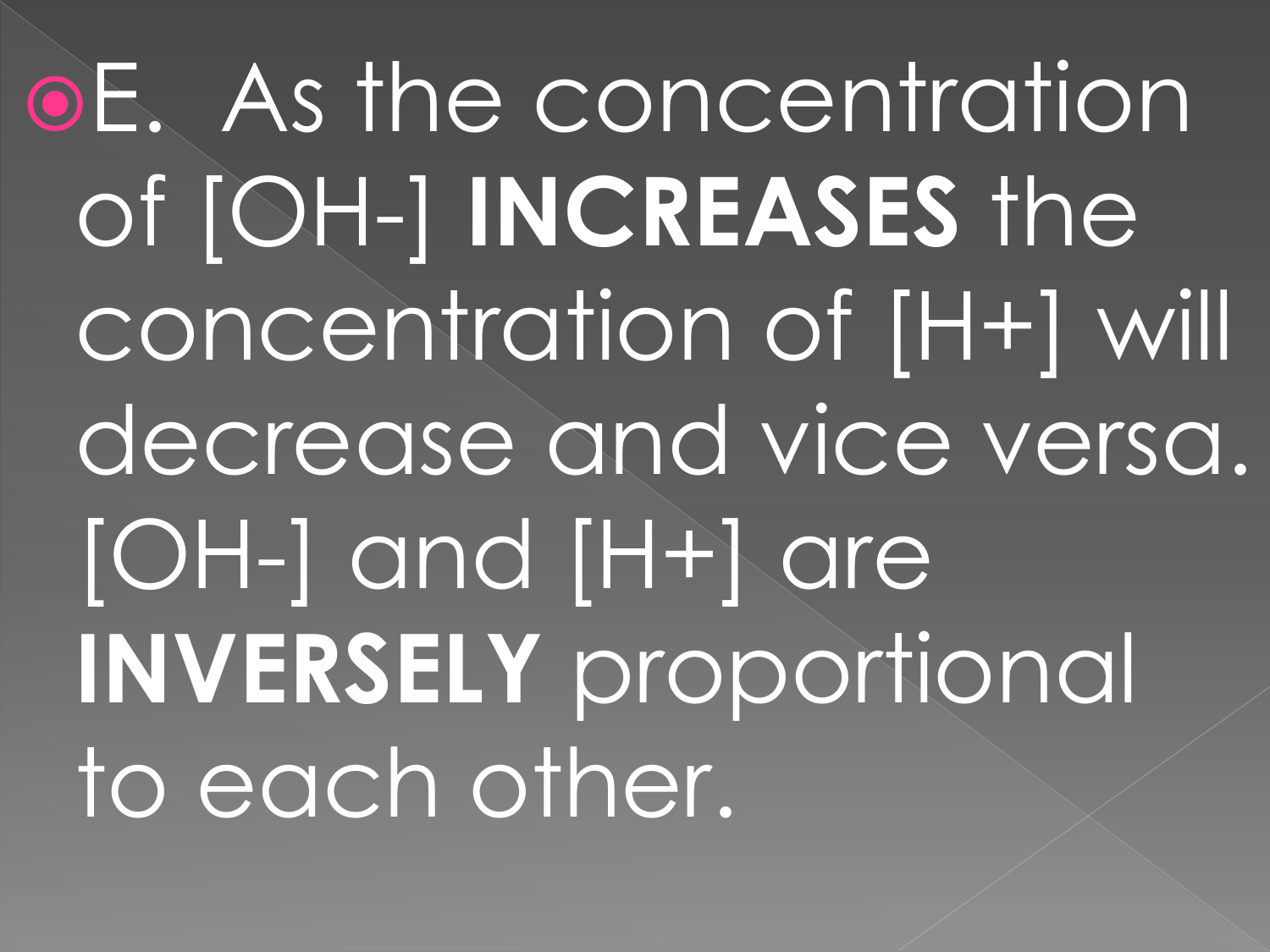oF. If additional ions are **ADDED** to the solution, the **EQUILIBRIUM** will shift to the other type. This causes more **WATER** molecules to be **FORMED**.